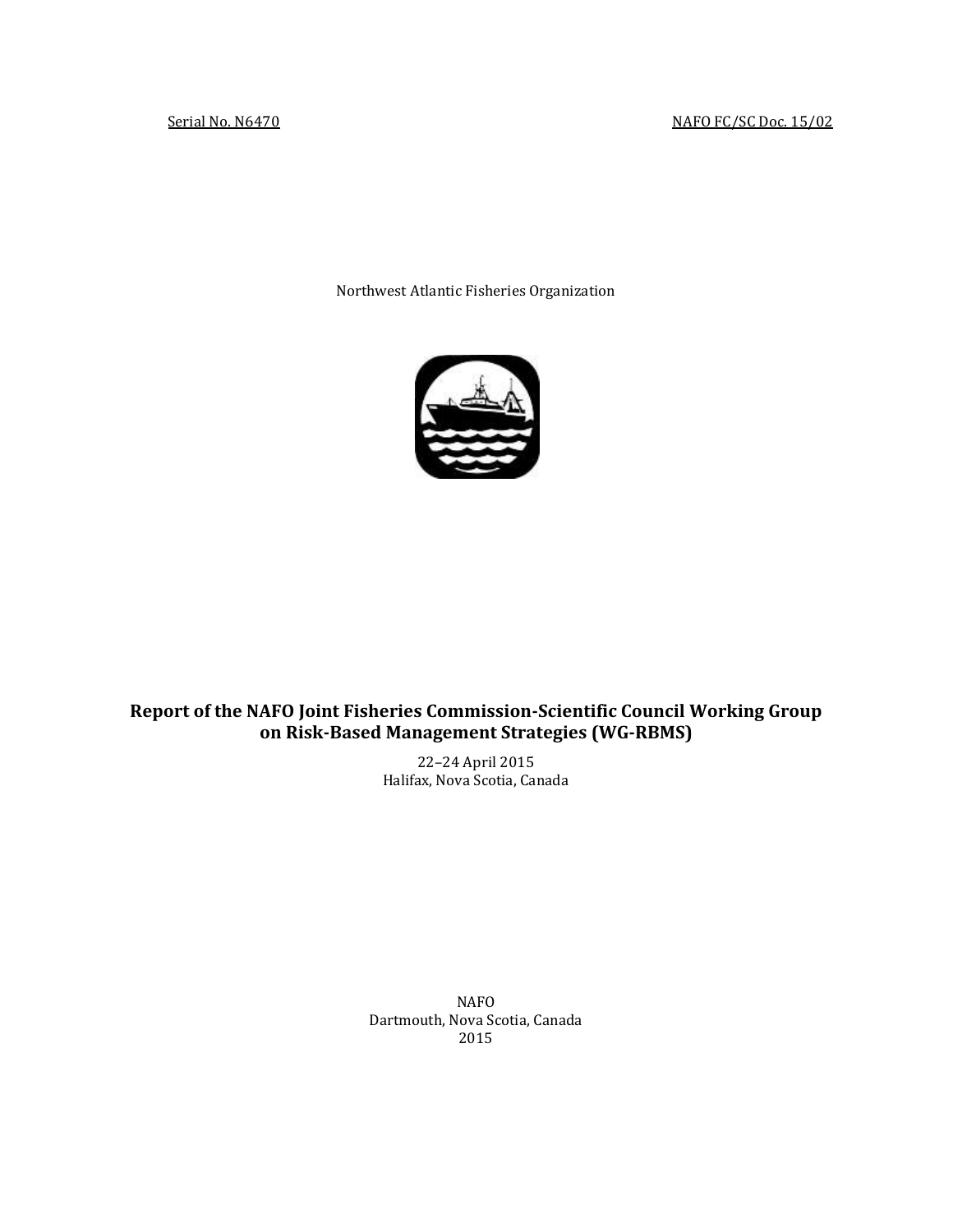# **Report of the NAFO Joint Fisheries Commission-Scientific Council Working Group on Risk-Based Management Strategies (WG-RBMS)**

1

22–24 April 2015

Halifax, Nova Scotia, Canada

| 3. |                                                                                                                                                                                                                                                                                                                                                                                                                                                      |
|----|------------------------------------------------------------------------------------------------------------------------------------------------------------------------------------------------------------------------------------------------------------------------------------------------------------------------------------------------------------------------------------------------------------------------------------------------------|
| 4. |                                                                                                                                                                                                                                                                                                                                                                                                                                                      |
| 5. |                                                                                                                                                                                                                                                                                                                                                                                                                                                      |
| 6. | $\label{thm:3} \text{Discussions on the development of Div. 3NO with founder RBMS.} \textit{m} \textit{m} \textit{m} \textit{m} \textit{m} \textit{m} \textit{m} \textit{m} \textit{m} \textit{m} \textit{m} \textit{m} \textit{m} \textit{m} \textit{m} \textit{m} \textit{m} \textit{m} \textit{m} \textit{m} \textit{m} \textit{m} \textit{m} \textit{m} \textit{m} \textit{m} \textit{m} \textit{m} \textit{m} \textit{m} \textit{m} \textit{m}$ |
| 7. |                                                                                                                                                                                                                                                                                                                                                                                                                                                      |
| 8. | Development of a management strategy for Div. 3LNO Northern shrimp ( <i>Pandalus borealis</i> ) 4                                                                                                                                                                                                                                                                                                                                                    |
| 9. |                                                                                                                                                                                                                                                                                                                                                                                                                                                      |
|    |                                                                                                                                                                                                                                                                                                                                                                                                                                                      |
|    |                                                                                                                                                                                                                                                                                                                                                                                                                                                      |
|    |                                                                                                                                                                                                                                                                                                                                                                                                                                                      |
|    |                                                                                                                                                                                                                                                                                                                                                                                                                                                      |
|    |                                                                                                                                                                                                                                                                                                                                                                                                                                                      |
|    |                                                                                                                                                                                                                                                                                                                                                                                                                                                      |
|    |                                                                                                                                                                                                                                                                                                                                                                                                                                                      |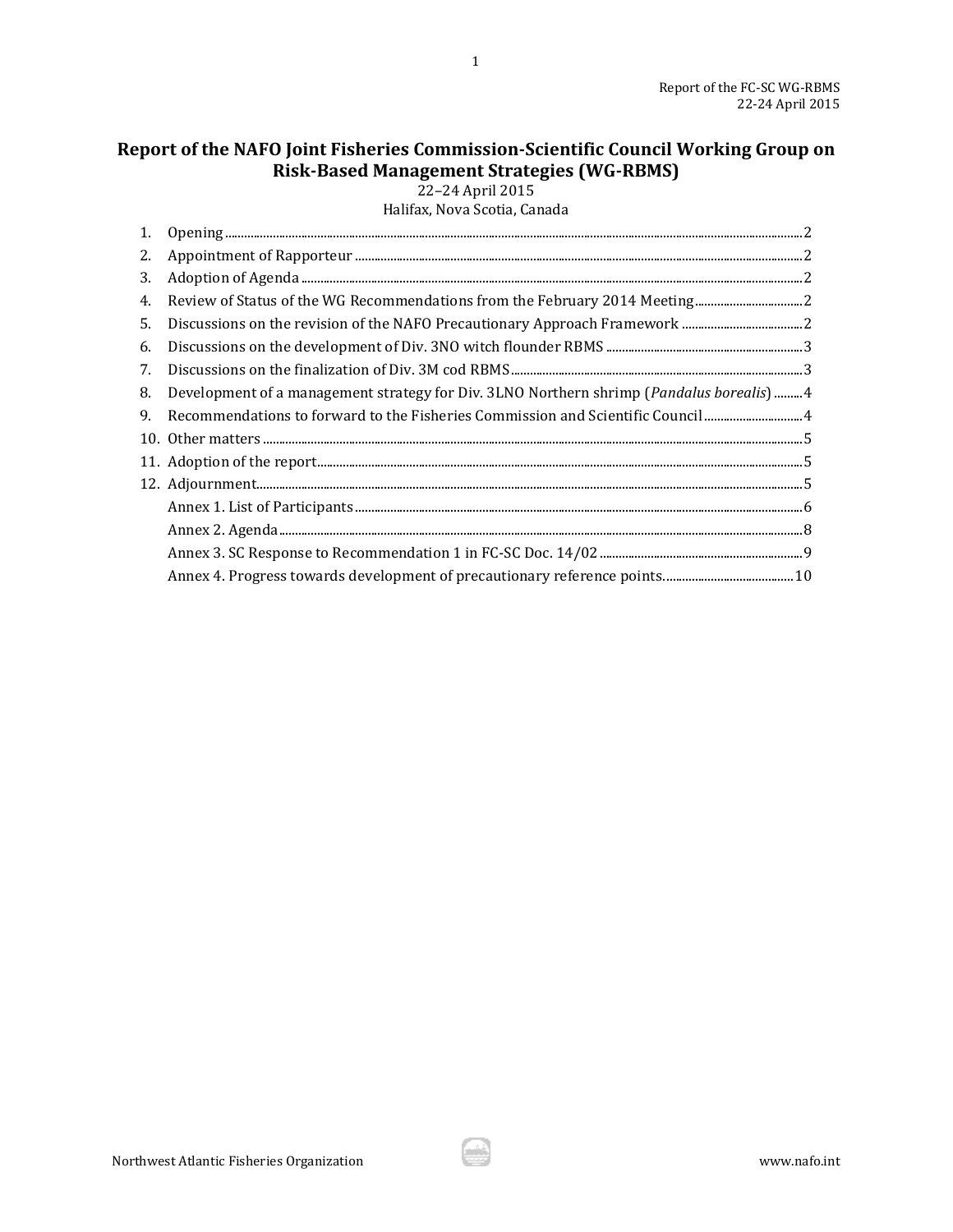## **Report of the Fisheries Commission and Scientific Council Working Group on Risk-Based Management Strategies**

22-23 April 2015 Halifax, Nova Scotia, Canada

#### <span id="page-2-0"></span>**1. Opening**

The Working Group co-Chairs Carsten Hvingel (Norway) and Kevin Anderson (Canada) opened the meeting at 1000 hrs on Wednesday, 22 April 2015 at the Prince George Hotel in Halifax, Nova Scotia, Canada. Representatives from Canada, Denmark (in respect of the Faroe Islands and Greenland), European Union, Norway, the Russian Federation and USA were in attendance (Annex 1). The Scientific Council was represented by its Chair, Don Stansbury (Canada). The Chairs welcomed participants and presented a short summary of the tasks to be addressed during this meeting.

## <span id="page-2-1"></span>**2. Appointment of Rapporteur**

The Fisheries Commission and Scientific Council Coordinators, Ricardo Federizon and Neil Campbell were appointed as co-Rapporteurs.

## <span id="page-2-2"></span>**3. Adoption of Agenda**

It was noted that the report of the 2014 WG-RBMS meeting stated that the group deferred giving further consideration to the development of a management strategy for the Div. 3LNO Northern shrimp (*Pandalus borealis*) stock until after the 2014 stock assessment was available, and requested this item be retained on the agenda for a future meeting. Consequently, this item was added to the provisional agenda, and the agenda (Annex 2) was adopted.

### <span id="page-2-3"></span>**4. Review of Status of the WG Recommendations from the February 2014 Meeting**

The recommendations contained in FC-SC Doc. 14/02 were presented at the joint sessions of Fisheries Commission and Scientific Council during the 2014 Annual Meeting, and were adopted by FC and SC. The Chair of Scientific Council presented the Scientific Council responses as related to the recommendations of this group.

It was noted that Scientific Council had extensive discussions on the recommendations of the working group, and agreed a list of points which were thought to be helpful to its work. The list is presented in Annex 3. It concerns references points, limits and targets in the Precautionary Approach framework.

Discussion on the implications of this advice for NAFOs precautionary approach framework was deferred to agenda item 5.

The Scientific Council Chair then presented progress on the definition of precautionary reference points for stocks assessed by Scientific Council. To date, *Blim* has been defined for 12 stocks, *Bmsy* for 8 and *Flim* for 9. Definitions of reference points for Div. 3LNO Thorny skate, Div. 3NO White hake and Div. 2J + 3KL Witch flounder are expected in June (Annex 4).

The Chairs thanked Scientific Council for their work so far.

#### <span id="page-2-4"></span>**5. Discussions on the revision of the NAFO Precautionary Approach Framework**

The Chairs presented a summary of the current implementation of the PA framework. It was noted that in some cases the guidelines for management and for making scientific advice, as spelled out in the NAFO PA framework, are ambiguous or do not match NAFO practice.

Discussion followed on whether it was desirable and/or feasible to align the PA framework and its implementation more closely; for this, it was suggested that convergence may have to happen from both sides: from the PA framework and from its implementation side. It was however recognized that the

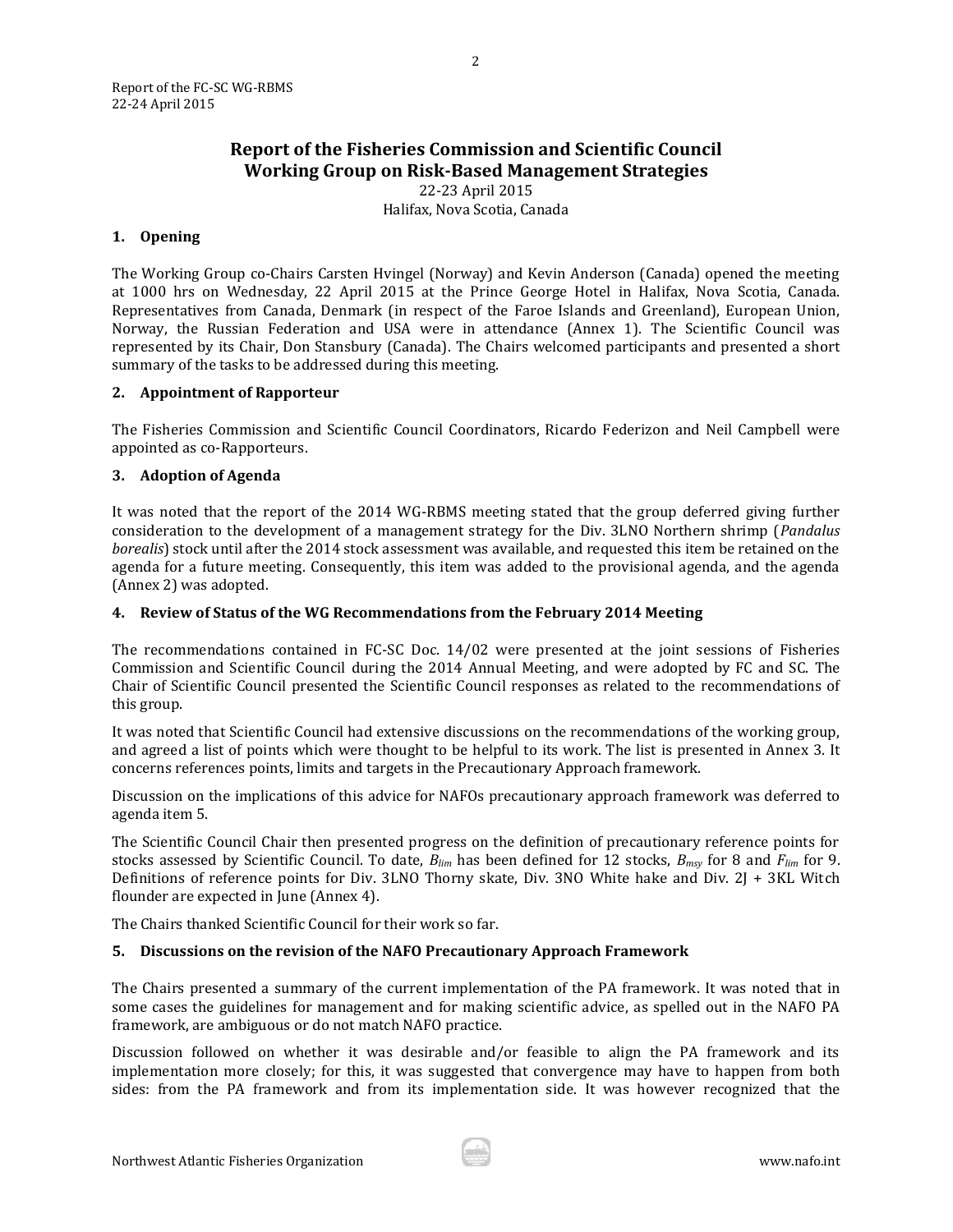complexity of the technical aspects involved would be better handled by a smaller technical group (agenda item 9) and that FC should identify the scope for this work.

3

In the discussion of the Scientific Council response to WG-RBMS regarding reference points (agenda item 4) it was noted that the amended NAFO Convention (GC Doc. 08/03) in fact does not explicitly state that *Fmsy* should be the limit reference point. In Article 3 subparagraph b it is stated that NAFO shall "*adopt measures based on the best scientific advice available to ensure that fishery resources are maintained at or restored to levels capable of producing maximum sustainable yield".* In Article 3 subparagraph c it is stated that NAFO shall "*apply the precautionary approach in accordance with Article 6 of the 1995 Agreement*". The 1995 UN Fish Stocks Agreement is not precise when it comes to the technical discussion of reference points and therefore open to interpretation. Some international organizations (e.g. ICES) have not defined *Fmsy* as a limit and still consider themselves well aligned with the principles of the precautionary approach. The Working Group considers the NAFO Convention sufficiently general not to complicate possible revisions to the NAFO PA framework as long as the 1995 Agreement is honored.

The Chairs thanked Scientific Council for their work in responding to the recommendations of the working group.

#### <span id="page-3-0"></span>**6. Discussions on the development of Div. 3NO witch flounder RBMS**

At the 2014 Annual Meeting, the Fisheries Commission instructed the Working Group to undertake, at its meeting in 2015, the development of a risk-based management strategy for this stock (see FC Doc. 14/11 and FC Doc. 14/35). Further development of the assessment model for this stock is ongoing and will be presented to the Scientific Council in June. The Chairs thanked Scientific Council for their work on this topic. It was noted that the development of a management plan for this stock remains a priority and it is expected that more progress toward a management strategy for this stock would be possible after the June Scientific Council meeting.

#### <span id="page-3-1"></span>**7. Discussions on the finalization of Div. 3M cod RBMS**

According to the workplan for the development of a harvest control rule (HCR) for Div. 3M cod, this Working Group was requested to offer feedback on the results of the work to date, before the 2015 June Scientific Council meeting (SCS Doc. 14/17 Revised, page 28).

The Div. 3M Cod management strategy evaluation (MSE) is described in another document (SCR Doc 14/44) based on the proposals of the Fisheries Commission and this Working Group reached in February 2014 (FC-SC Doc 14/02).

The management objectives set out for this harvest control rule are:

- 1. **Very low risk of breaching** *Blim*. The probability of a spawning stock biomass under *Blim* at 10% or lower.
- 2. **Low risk of overfishing**. For the model-free HCR only: The probability of *F* exceeding *Fmsy* during the evaluation period should be kept at 30% or lower.
- 3. **Low risk of steep decline.** The probability of the decline of 25% or more of spawning stock biomass from year 0 to year 5 is kept at 10% or lower.
- 4. **Maximum averages catch over the period**. The average TAC over the period should be maximized.

## **5. Limited annual catch variation.**

The general aim of the Div. 3M Cod MSE is to maintain the SSB in the safe zone as defined by the NAFO precautionary approach framework and to assure the optimum utilization, rational management and conservation of the Div. 3M cod stock. On this basis, the five performance objectives were tested via five different Performance Statistics. Six different operating models (OM) and two HCRs with three different *Ftarget* values were tested. A 20% constraint of annual variation of TAC was set. Based on this, a total of 24 scenarios were tested and results projected for the period 2014-2033.

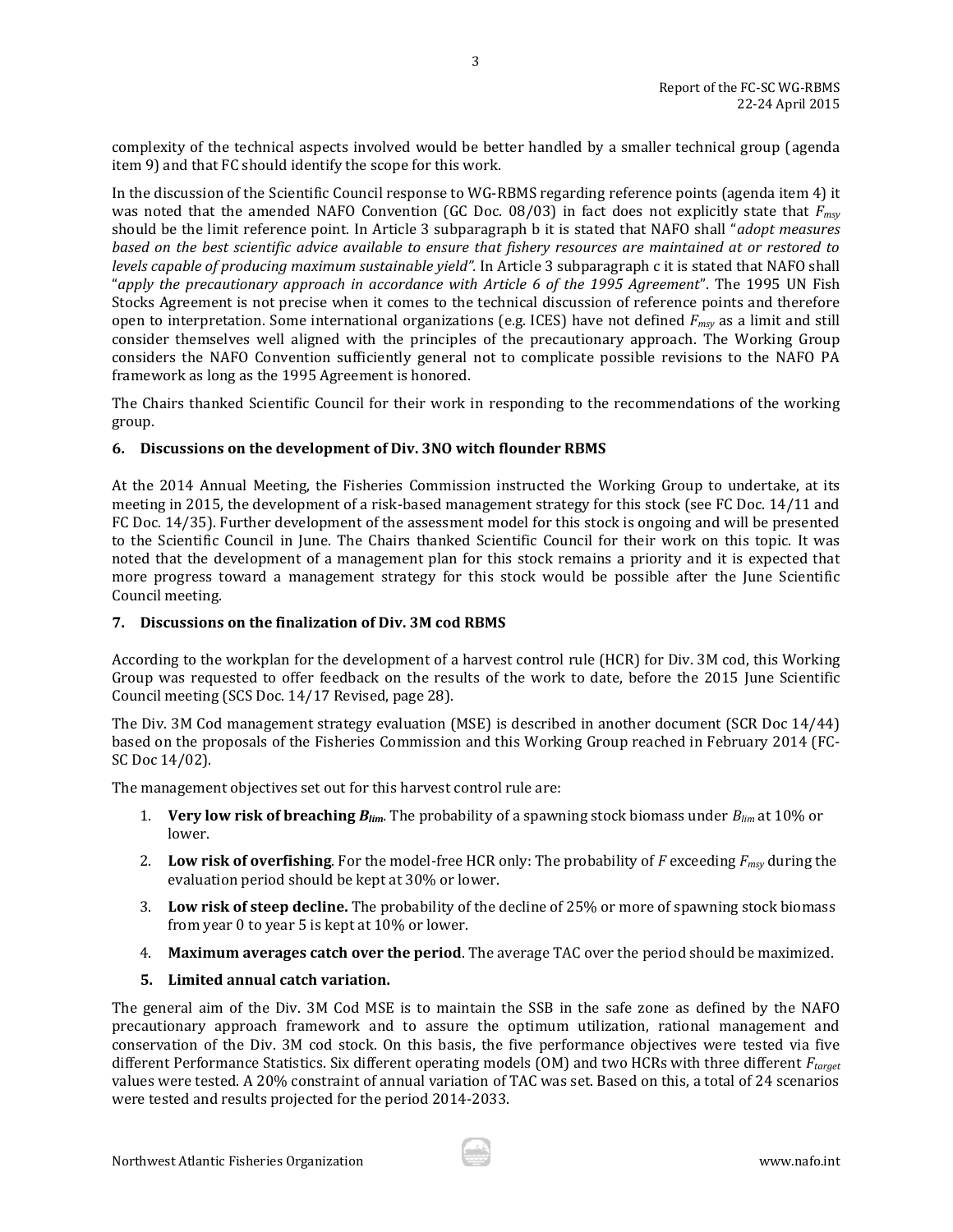Differences in the results come mainly from the assumed spawning stock recruitment relationship (SSR) and in a much lesser extent of assumed M (natural mortality) and the different *Ftarget* levels tested. The SSB have an increasing trend in all cases reaching a level well above *Blim* at the end of the projected period (2033).

There are two main trends in yields, one for the scenarios with the model-based HCR and another for the scenarios with the model-free HCR. In the first case, landings decrease to 6 500 t in 2020, and after that increase until 2033 reaching values between 20 500 and 38 500 t, depending on the SRR assumed. In the case of the model-free HCR, catches decrease until 2020 and then remain between 6 000 and 9 000 t .

None of the tested HCR achieved all established performance objectives in the 2015-2023 period. Most performance targets were reached in the period 2024-2033.

The Working Group concluded that based on the analyses it could not recommend any of the HCRs tested for cod in Div. 3M. The failure to meet some of the management objectives in the 2015-2023 period is caused primarily by the high initial F and catch levels, in conjunction with the 20% stability constraint of maximum year-to-year changes in TACs. The Working Group noted in particular that it would not be possible to achieve simultaneously the stability requirement and the adopted level of risks (very low risk of breaching B*lim*, low risk of steep decline). The Working Group also agreed that the level of risks adopted in the study arose from the PA framework and were open to interpretation It was noted that the element of risk interpretation, along with the starting point and the stability constraint could be examined further in the future work.

In addition some technical questions were brought to the table which the Working Group after some discussions proposed to defer to Scientific Council (agenda item 9).

Recognizing the scale of the work proposed here, and to ensure that the results of these analyses and alternative scenarios are examined, the Working Group requested that the Div. 3M cod RBMS be retained on the agenda for future meetings.

#### <span id="page-4-0"></span>**8. Development of a management strategy for Div. 3LNO Northern shrimp (***Pandalus borealis***)**

At the 2014 WG-RBMS meeting, the group deferred giving further consideration to the development of a management strategy for the Div. 3LNO Northern shrimp (*Pandalus borealis*) stock until after the 2014 stock assessment was available, and requested this item be retained on the agenda for a future meeting. This assessment concluded that the stock was below *Blim*, recruitment had been poor and recommended there be no directed fishery. The group recommended that the status of the stock continue to be monitored prior to further consideration of the development of a management strategy.

#### <span id="page-4-1"></span>**9. Recommendations to forward to the Fisheries Commission and Scientific Council**

The Working Group **recommends that**:

- **1. Scientific Council convenes a technical working group which could explore the revision of the precautionary approach.**
- **2. Fisheries Commission identifies scope and priorities for such a review.**
- **3. Scientific Council gives a high priority to development of reference points for all stocks which lack them.**
- **4. Scientific Council performs a review of the Div. 3M cod MSE.**
- **5. Scientific Council discusses the following HCR options for Div. 3M cod:** 
	- **a. Starting points**
		- **i. Fstatus quo**
		- **ii. 40% reduction**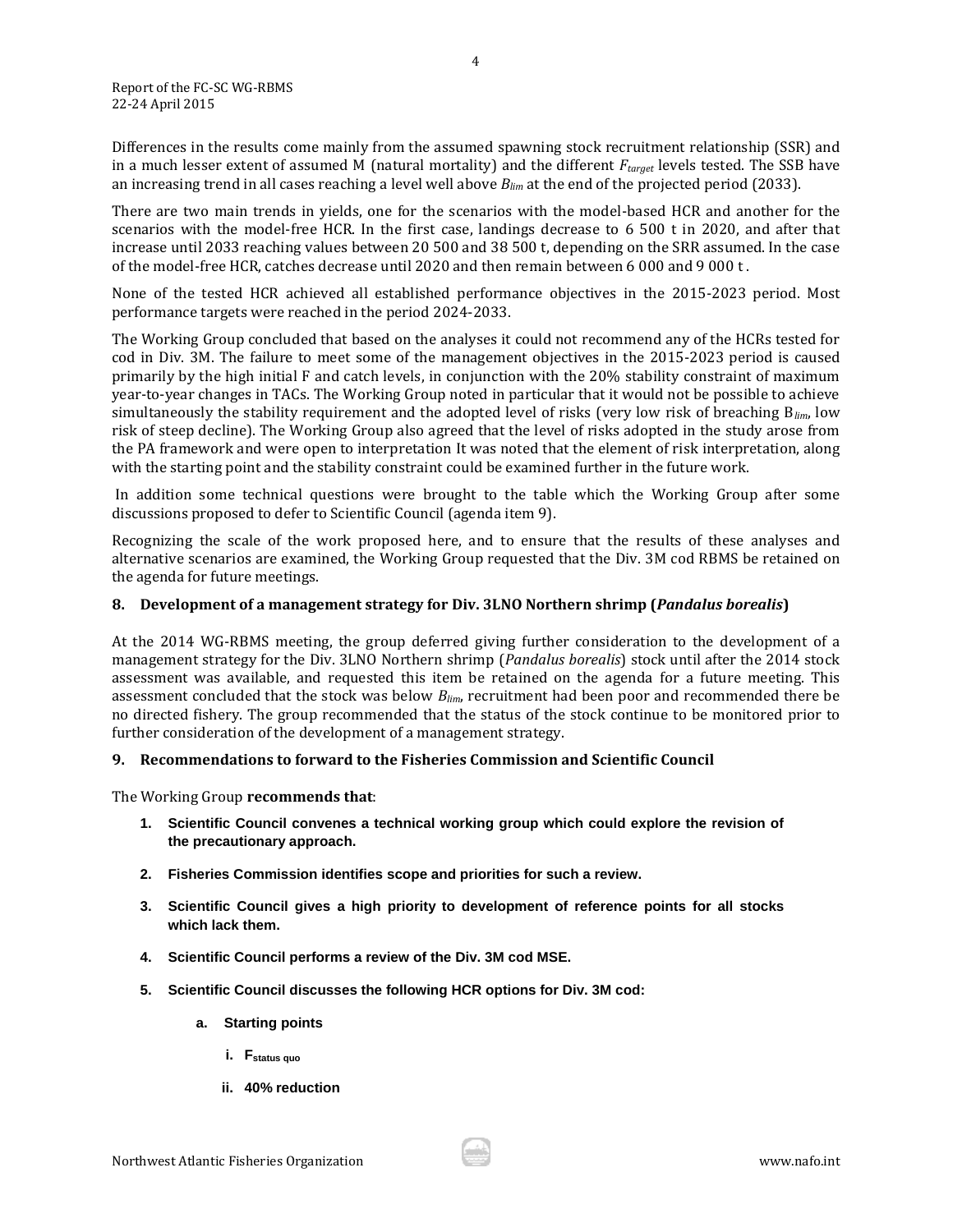**b. An HCR which meets management objectives 1 (very low risk of breaching Blim) and 2 (low risk of overfishing) within five years, and within ten years, with:**

5

- **i. risk calculated for each year in the time series**
- **ii. risk calculated for the end of the periods (final year)**
- **iii. risk averaged over the periods**

The recommendations will be presented to Scientific Council and Fisheries Commission at the 2015 June Scientific Council and Annual Meeting for consideration and adoption.

#### <span id="page-5-0"></span>**10. Other matters**

There were no other matters.

#### <span id="page-5-1"></span>**11. Adoption of the report**

Having edited the recommendations in a plenary session, it was agreed that at the close of the meeting the substance of the last version of the report available in the SharePoint website would be considered final, that the report would be formatted thereafter by the rapporteurs, and that this would be circulated to participants for adoption via correspondence

#### <span id="page-5-2"></span>**12. Adjournment**

The closing session of the meeting was called to order at 1400 hrs on 23 April 2015. The Chairs thanked participants for their positive approach to dialogue, the Secretariat for their support and the Rapporteurs for fulfilling their duties. The Chairs wished participants a safe journey home and the meeting was adjourned at 1435 hrs.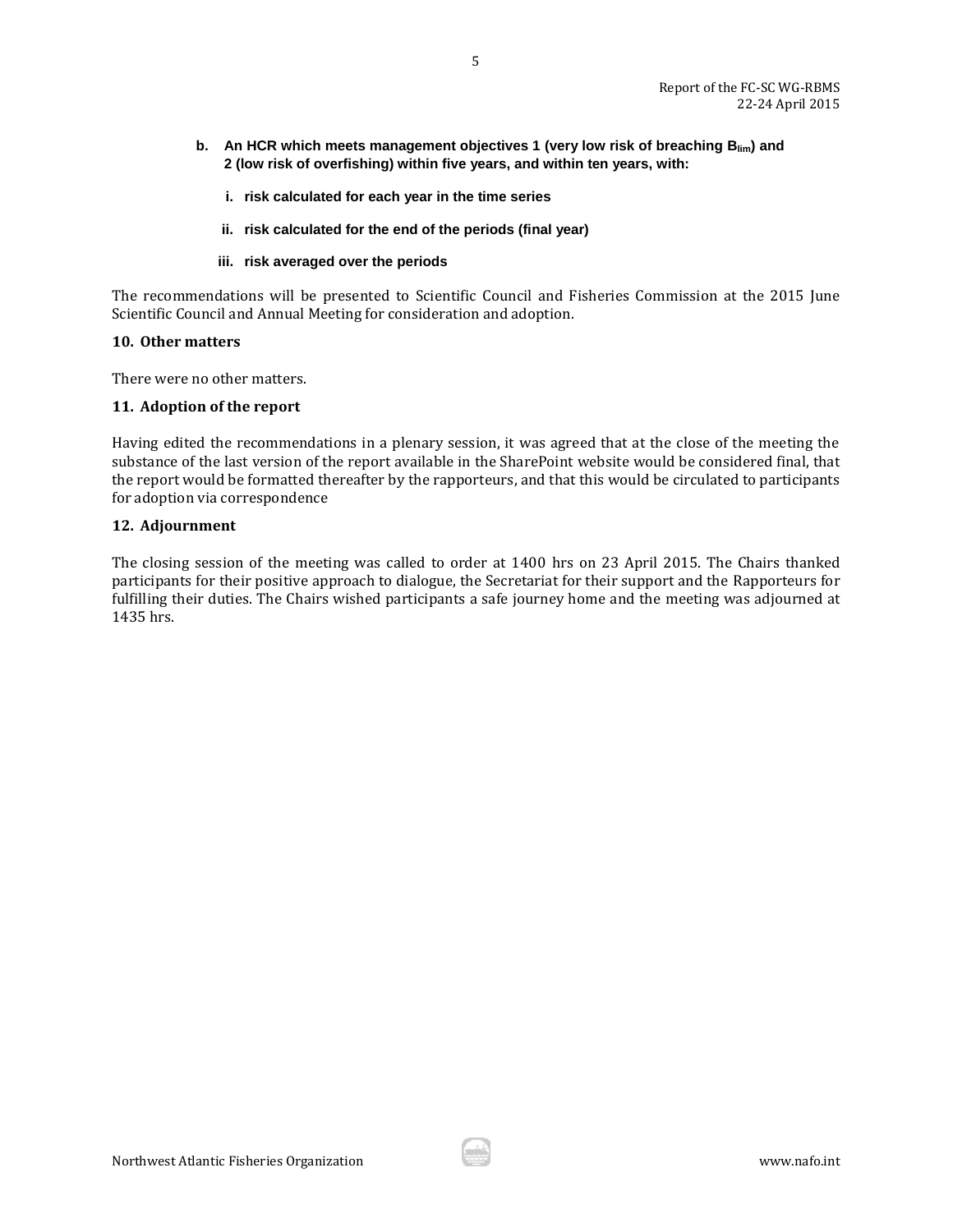<span id="page-6-0"></span>Report of the FC-SC WG-RBMS 22-24 April 2015

## **Annex 1. List of Participants**

6

#### **WORKING GROUP CO-CHAIRS**

Anderson, Kevin, Regional Director, Fish Management, Fisheries and Oceans Canada, P. O. Box 5667, St. John's, Newfoundland A1C 5X1

Tel: +709 772 4543 – Fax: +709 772 2046 – Email[: kevin.anderson@dfo-mpo.gc.ca](mailto:kevin.anderson@dfo-mpo.gc.ca)

Hvingel, Carsten, Institute of Marine Research, P. O. Box 6404, N-9294 Tromsø, Norway Tel: +47 77 60 97 50 – Fax: +47 77 60 9701 – Email: [carsten.hvingel@imr.no](mailto:carsten.hvingel@imr.no)

#### **CANADA**

- Chapman, Bruce, Executive Director, Groundfish Enterprise Allocation Council, 1362 Revell Drive, Manotick, Ontario K4M 1K8 Tel: +1 613 692 8249 – Fax: +613 692 8250 – Email[: bchapman@sympatico.ca](mailto:bchapman@sympatico.ca)
- Day, Robert, Director, International Fisheries Management Bureau, Fisheries and Oceans Canada, 200 Kent St., Ottawa, ON K1A 0E6

Tel: +613 991 61 35 – Fax: +613 990 9574 – Email: [robert.day@dfo-mpo.gc.ca](mailto:robert.day@dfo-mpo.gc.ca)

- Fagan, Robert, Fisheries Management, Fisheries and Oceans Canada, P.O. Box 5667, St. John's, NL A1C 5X1 Tel: +709 772 2920 – Email[: robert.fagan@dfo-mpo.gc.ca](mailto:robert.fagan@dfo-mpo.gc.ca)
- Gilchrist, Brett, Senior International Fisheries Officer, International Fisheries Management Bureau, Fisheries and Oceans Canada, 200 Kent St., Ottawa, ON K1A 0E6 Tel: +1 613 991 0218 – Fax: +1 613 990 9574 – Email: [brett.gilchrist@dfo-mpo.gc.ca](mailto:brett.gilchrist@dfo-mpo.gc.ca)
- Martin, Patrick, Baffin Fisheries Coalition, P.O. Box 6008, Iqaluit, Nunavut, Canada, X0A 0H0 Tel: +1 (709) 726-6328 – Email[: pmartin@bfcoalition.ca](mailto:pmartin@bfcoalition.ca)
- Power, Don, Science Br., Fisheries and Oceans Canada, P.O. Box 5667, St. John's, NL. A1C 5X1 Tel: +709-772-4935 – Email[: don.power@dfo-mpo.gc.ca](mailto:don.power@dfo-mpo.gc.ca)
- Shelton, Peter, Fisheries and Oceans Canada, P.O. Box 5667, St. John's, NL. A1C 5X1 Tel: +709-772-4935 – Email[: peter.shelton@dfo-mpo.gc.ca](mailto:peter.shelton@dfo-mpo.gc.ca)
- Vascotto, Kris, Marine Resource Advisor, Department of Fisheries and Aquaculture, Government of Nova Scotia, 173 Haida Street, Cornwallis, Nova Scotia, B0S 1H0 Tel: (902) 247-1054 – Email[: vascotkd@gov.ns.ca](mailto:vascotkd@gov.ns.ca)
- Walsh, Ray, Regional Manager, Fisheries Management, Fisheries and Oceans Canada, P.O. Box 5667, St. John's, NL A1C 5X1

Tel: +709 772 4472 – Fax: +709 772 3628 – Email[: ray.walsh@dfo-mpo.gc.ca](mailto:ray.walsh@dfo-mpo.gc.ca)

#### **DENMARK (IN RESPECT OF THE FAROE ISLANDS AND GREENLAND)**

Mortensen, Elin, Adviser, Prime Minister's Office, The Foreign Service, Tinganes, FO-100 Torshavn, Faroe Islands Tel: +298 30 6142 – Email: [elinm@tinganes.fo](mailto:elinm@tinganes.fo)

#### **EUROPEAN UNION**

Carmona-Yebra, Manuel, International Affairs, Law of the Sea and Regional Fisheries Organizations, European Commission, Directorate General for Fisheries and Maritime Affairs (DG MARE.B.1), Rue Joseph II, 99, 1000 Brussels, Belgium Email[: Manuel.CARMONA-YEBRA@ec.europa.eu](mailto:Manuel.CARMONA-YEBRA@ec.europa.eu)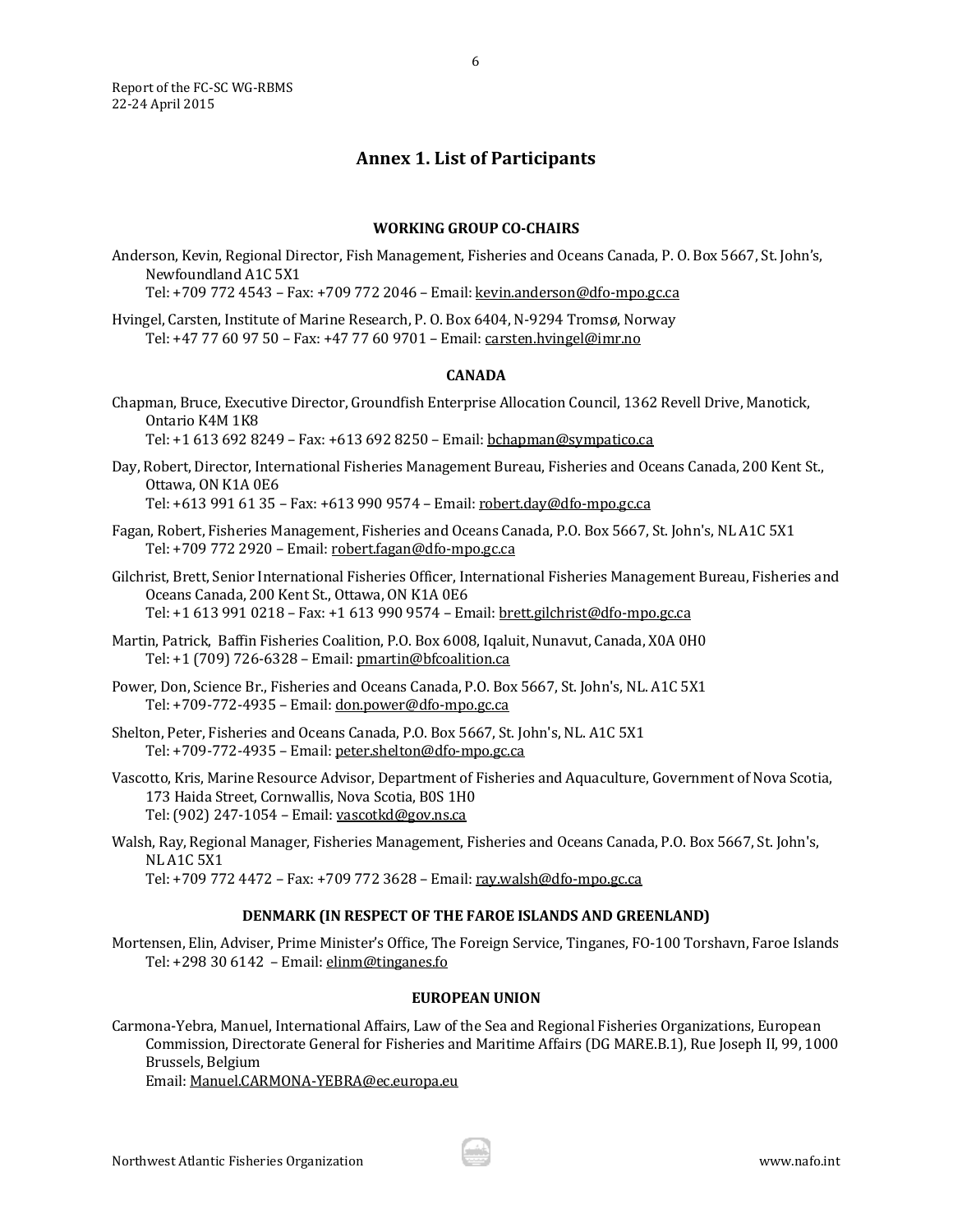- González-Troncoso, Diana, Instituto Español de Oceanografía (IEO), Aptdo 1552, E-36280 Vigo, Spain Tel: +34 986 49 21 11 - Fax: +34 986 498 626 - Email[: diana.gonzalez@vi.ieo.es](mailto:diana.gonzalez@vi.ieo.es)
- González-Costas, Fernando, Instituto Español de Oceanografía (IEO), Aptdo 1552, E-36280 Vigo, Spain Tel: +34 986 49 22 39 – Email: [fernando.gonzalez@vi.ieo.es](mailto:fernando.gonzalez@vi.ieo.es)
- Rodriguez-Alfaro, Sebastian, Scientific Officer, International Affairs, Law of the Sea and Regional Fisheries Organizations, European Commission, Directorate General for Fisheries and Maritime Affairs (DG MARE.B.1), Rue Joseph II, 99, 1000 Brussels, Belgium Tel: +32 2 29 570 43 – Email: [Sebastian.RODRIGUEZ-ALFARO@ec.europa.eu](mailto:Sebastian.RODRIGUEZ-ALFARO@ec.europa.eu)
- Schuller, Herbert, Directorate General for Fisheries and Maritime Affairs Rue Joseph II, 99, 1049 Brussels, Belgium

Tel: +32 2 29 538 92 – Fax: +32 2 229 55700 - Email: [herbert.schuller@ec.europa.eu](mailto:herbert.schuller@ec.europa.eu)

- Sepúlveda, Pedro, Secretaria General de Pesca, Velazquez 144, 28006 Madrid, Spain Tel: +34 913 476 137– Email[: psepulve@magrama.es](mailto:psepulve@magrama.es)
- Tuvi, Aare, Counsellor, Fishery Department, Ministry of the Environment, Ravala 8, 10143 Tallinn, Estonia Tel: + (372) 6604 544 – Email[: aare.tuvi@envir.ee](mailto:aare.tuvi@envir.ee)

#### **USA**

Sosebee, Katherine, National Marine Fisheries Service, NEFSC, 166 Water Street, Woods Hole, MA 02543 Tel: +508 495 2372 – Fax: - +508 495 2393 - Email[: katherine.sosebee@noaa.gov](mailto:katherine.sosebee@noaa.gov)

#### **RUSSIAN FEDERATION**

Savchenko, Igor, Representative of the Federal Agency for Fisheries of the Russian Federation in Canada, 5885 Cunard Street, Apt. 1206, Halifax, NS, B3K 1E3 Tel: +1 902 999 1615 – Email[: pr-canada@fishcom.ru](mailto:pr-canada@fishcom.ru)

#### **SC CHAIR**

Stansbury, Don, Science Branch, NL Region, Fisheries and Oceans Canada, P. O. Box 5667, St. John's, NL A1C 5X1 Tel: +709 772 0559 – Email[: don.stansbury@dfo-mpo.gc.ca](mailto:don.stansbury@dfo-mpo.gc.ca)

## **NAFO SECRETARIAT**

| 2 Morris Drive, Suite 100, Dartmouth, Nova Scotia, Canada - Tel: +1 902 468-5590 |                     |
|----------------------------------------------------------------------------------|---------------------|
| Kingston, Fred, Executive Secretary                                              | fkingston@nafo.int  |
| Aker, Jana, Fisheries Information Administrator                                  | jaker@nafo.int      |
| Bell, Dayna, Scientific Information Administrator                                | dbell@nafo.int      |
| Burton, Sarah, Office Administrator                                              | sburton@nafo.int    |
| Campbell, Neil, Scientific Council Coordinator                                   | ncampbell@nafo.int  |
| Federizon, Ricardo, Senior Fisheries Commission Coordinator                      | rfederizon@nafo.int |
| LeFort, Lisa, Executive Assistant to the Executive Secretary                     | llefort@nafo.int    |
|                                                                                  |                     |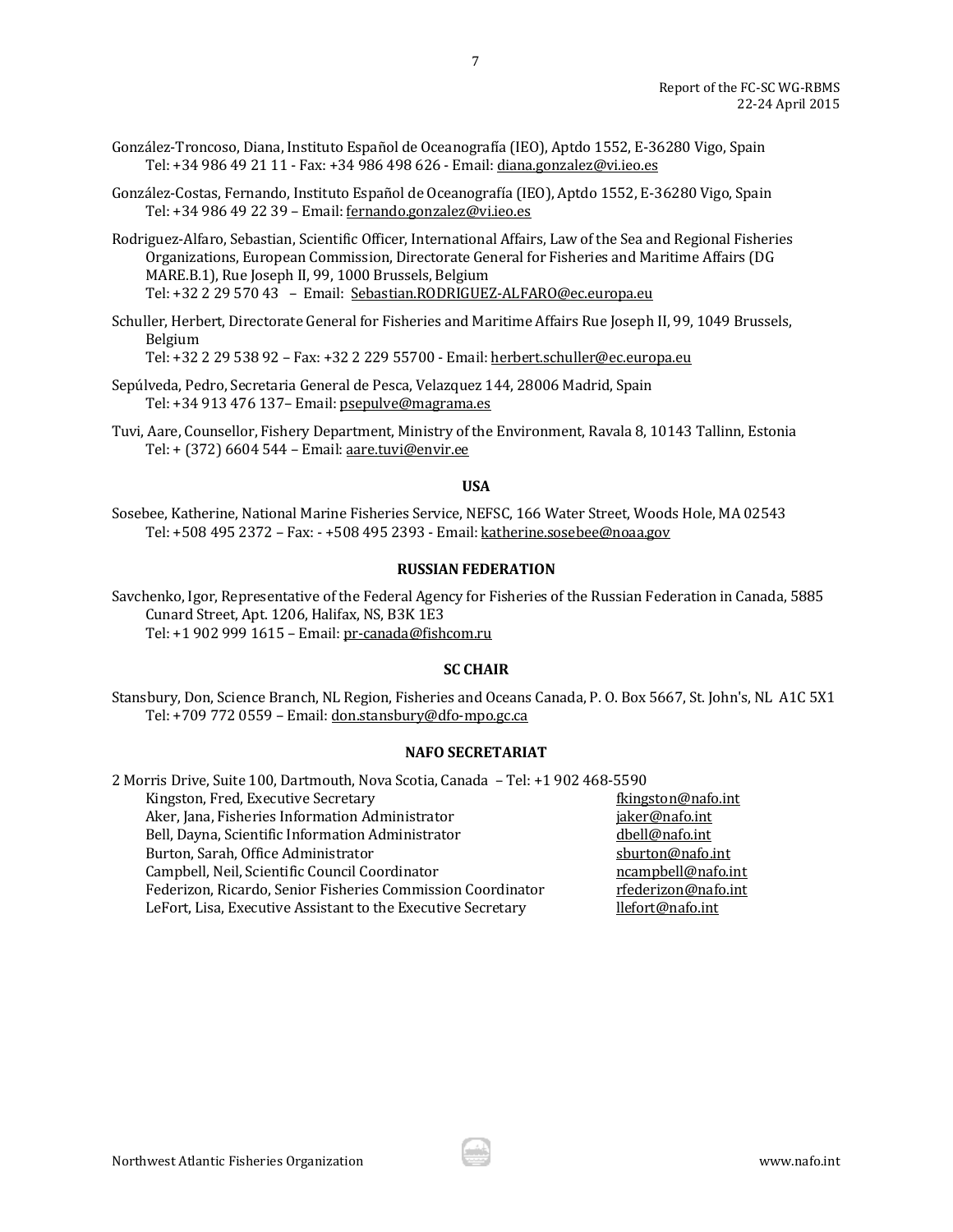## **Annex 2. Agenda**

- <span id="page-8-0"></span>1. Opening
- 2. Appointment of Rapporteur
- 3. Adoption of Agenda
- 4. Review of Status of the WG Recommendations from the February 2014 Meeting
- 5. Discussions on the revision of the NAFO Precautionary Approach Framework
- 6. Discussions on the development of Div. 3NO witch flounder RBMS
- 7. Discussions on the finalization of Div. 3M cod RBMS
- 8. Development of a management strategy for Div. 3LNO Northern shrimp (Pandalus borealis)
- 9. Recommendations to forward to the Fisheries Commission and Scientific Council
- 10. Other matters
- 11. Adoption of the report
- 12. Adjournment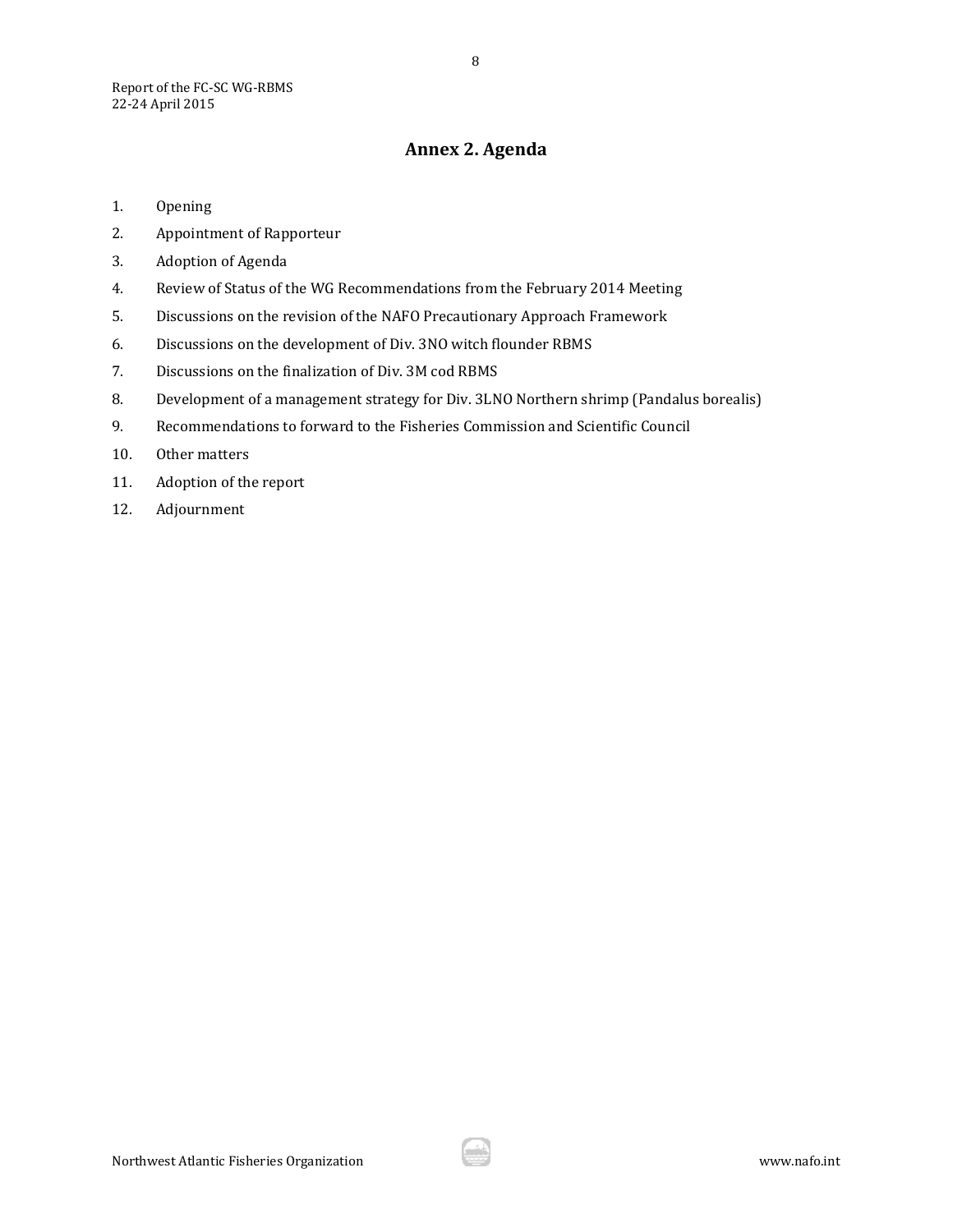**Annex 3. SC Response to Recommendation 1 in FC-SC Doc. 14/02** 

(Extract from the SC September 2014 Meeting Report, page 15 SCS Doc. 14/20)

## <span id="page-9-0"></span>**4. WG-RBMS Requests and the PA Framework**

Scientific Council had extensive discussions and these are the points which were agreed and thought to be helpful to the work of the Working Group.

*"Discuss the relevance and implications of having Flim at Fmsy":* 

- 1. *Flim*=*Fmsy* is a requirement under the NAFO Convention (GC Doc. 08/3).
- 2. MSY can only be obtained if uncertainty in the assessments is negligible, i.e. this implies that in general fishing is carried out at a level below MSY.
- 3. *Flim*=*Fmsy* means that a potential *Ftarget* should be lower than *Fmsy*: as the uncertainty in estimation of *Fmsy* grows, *Ftarget* must be further reduced from *Fmsy* .
- 4. By analogy (and since *Fmsy* and *Bmsy* are linked in equilibrium in such a way that, if *Fmsy* cannot be a target, neither can *Bmsy*), *Btarget* should be higher than *Bmsy*. As the uncertainty in estimation of *Bmsy* grows, *Btarget* must be further above *Bmsy*.
- 5. Inconsistent with current management plans that specifies *Bmsy* as a target.
- 6. Inconsistent for some stocks where NAFO TACs imply *F* greater than *Flim*.
- 7. *Flim* at *Fmsy* is a more conservative approach than *Fmsy* as a target

*"Discuss the relevance and implications of having Fmsy as a target":*

- 1. Not in agreement with the the NAFO Convention (GC Doc. 08/3).
- 2. Consistent with current management plans that specifies *Bmsy* as a target
- 3. Consistent with advice for some stocks (e.g. Div. 3M cod) that use *Fmsy* proxies as targets
- 4. *Fmsy* as a target is a less conservative approach than *Flim* at *Fmsy*

*"Consider the utility of buffers (particularly Bbuf) in the framework and in management plans and provide advice on whether the use of buffers is considered appropriate for stocks which have Blim":*

- 1. When uncertainty can be estimated  $B_{\text{buf}}$  is not needed
- 2. When uncertainty cannot be quantified, the buffer can be a useful qualitative measure of uncertainty with respect to limit reference points, and may be useful to delineate stock status zones.

*Scientific Council further discussed:* 

- 1. Economic optimum *B* is slightly larger than *Bmsy*
- 2. In multispecies scenarios MSY is often lower than that calculated in single species analysis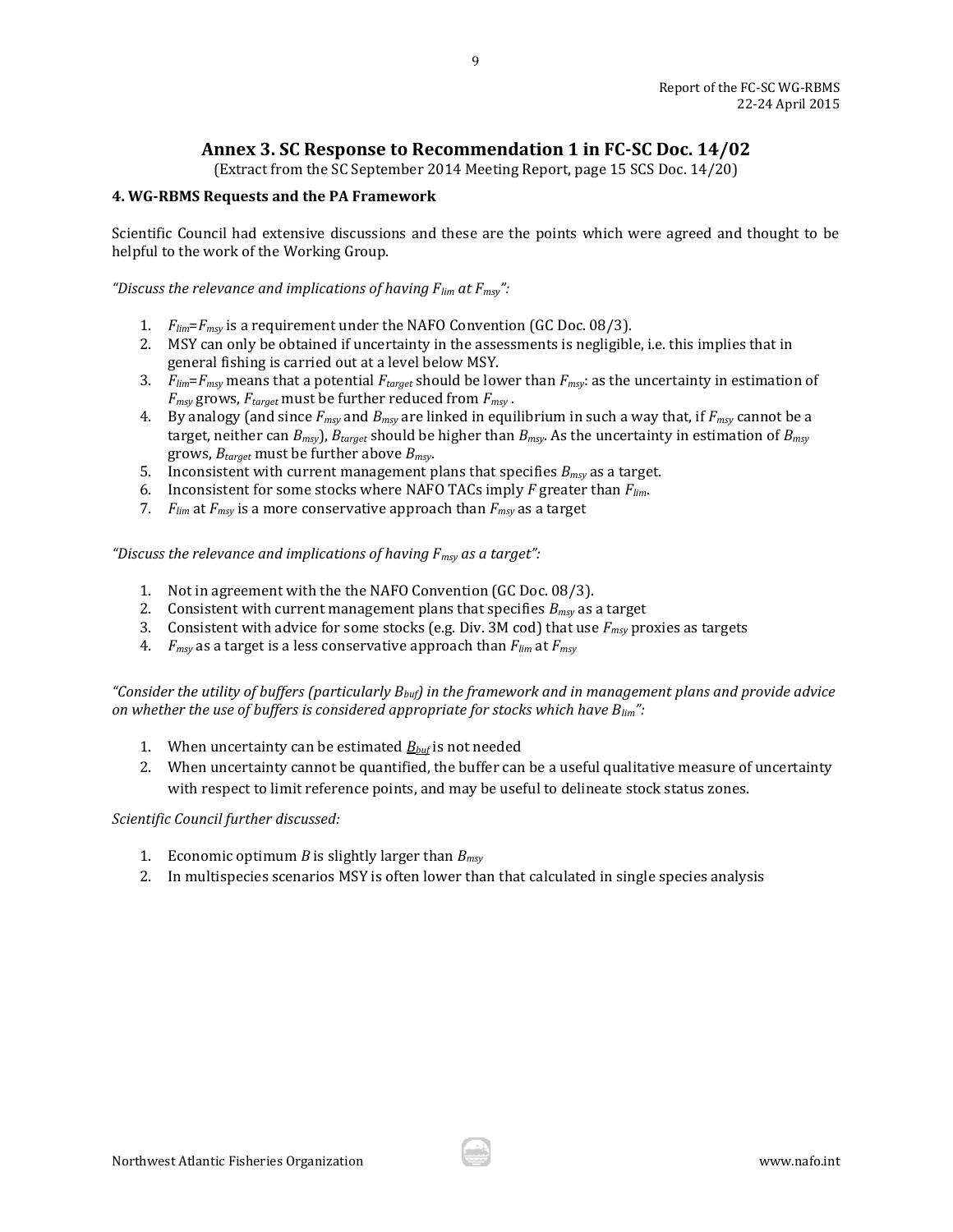# **Annex 4. Progress towards development of precautionary reference points.**

<span id="page-10-0"></span>Status of reference points and timelines for ongoing work is as follows:

| <b>Stock</b>      | $B_{lim}$           | $F_{lim}$           | $B_{msy}$ | <b>Comments</b>                                                                     |        |                         |
|-------------------|---------------------|---------------------|-----------|-------------------------------------------------------------------------------------|--------|-------------------------|
| $1.$ GHL $0+1$    |                     |                     |           |                                                                                     |        |                         |
| 2. GHL 1A         |                     |                     |           |                                                                                     |        |                         |
| $3. RNG 0+1$      |                     |                     |           |                                                                                     |        | Available               |
| 4. Redfish SA1    |                     |                     |           |                                                                                     | 'date' | In<br>progress/deadline |
| 5a. CAT SA1       |                     |                     |           |                                                                                     |        | No deadline set         |
| 5b. PLA SA1       |                     |                     |           |                                                                                     |        | Not relevant            |
| 6. COD 3M         |                     |                     |           |                                                                                     |        |                         |
| 7. RED 3M         |                     |                     |           | Age base assessment                                                                 |        |                         |
| 8. PLA 3M         |                     |                     |           | Not<br>quantitative<br>a<br>assessment                                              |        |                         |
| 9. COD 3NO        |                     |                     |           |                                                                                     |        |                         |
| <b>10.RED 3LN</b> |                     |                     |           | MSY constrained at 21<br>000t                                                       |        |                         |
| 11. PLA 3LNO      |                     |                     |           |                                                                                     |        |                         |
| 12. YEL 3LNO      |                     |                     |           |                                                                                     |        |                         |
| 13. WIT 3NO       |                     |                     |           | Developed in 2014 based<br>on survey                                                |        |                         |
| 14. CAP 3NO       |                     |                     |           |                                                                                     |        |                         |
| 15. RED 30        |                     |                     |           |                                                                                     |        |                         |
| 16. SKA 3LNO      | June<br>2015        |                     |           | from<br>Proxy<br>derived<br>survey indices                                          |        |                         |
| 17. HKW 3NO       | <b>June</b><br>2015 |                     |           | Proxy<br>derived<br>from<br>survey indices                                          |        |                         |
| 18. RHG SA2+3     |                     |                     |           | <b>Not</b><br>quantitative<br>a<br>Short time<br>assessment,<br>series to derive RP |        |                         |
| 19. WIT 2J+3KL    |                     | <b>June</b><br>2015 |           | Proxy<br>derived<br>from<br>survey indices                                          |        |                         |
| 20. GHL 2+3       |                     |                     |           | YPR ref points available,<br>assessment at the<br>no<br>moment                      |        |                         |
| 21. SQI SA 3+4    |                     |                     |           | $B_{msy}$ not appropriate given<br>life history. Reference<br>based<br>points<br>on |        |                         |

10